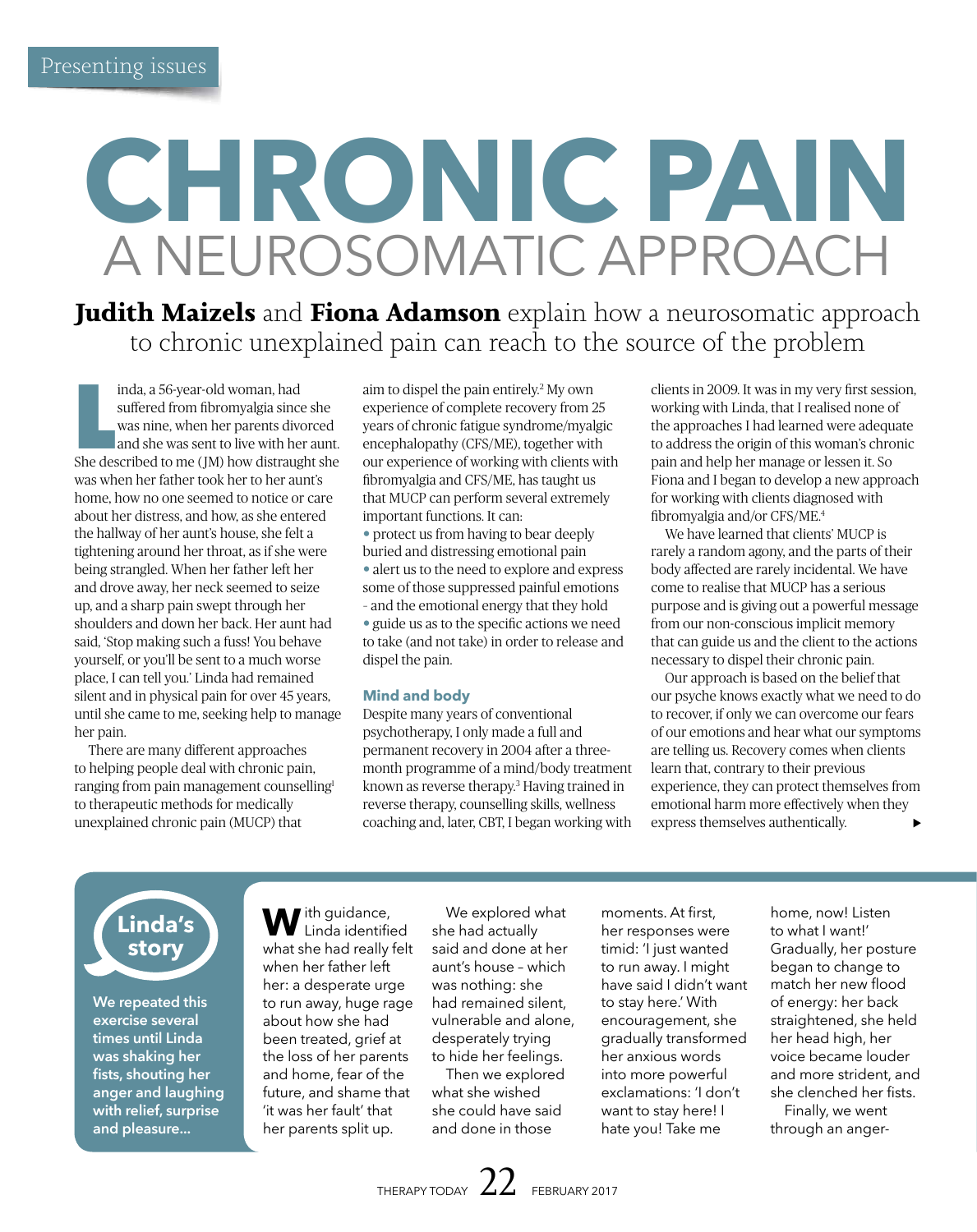

**Our approach is based on the belief that our psyche knows exactly what we need to do in order to recover, if only we can overcome our fears of our emotions and hear what our symptoms are telling us**

# 66

**Gradually, we were able to help Linda find new strategies for voicing her own feelings with her teenage children and ex-partner**

release exercise that allowed her to affirm that she was utterly justified to feel the huge anger she had felt as a child, and that she had had no choice at the time but to keep silent, and so had carried this pain in her body ever since. Now that she had started to release

her anger, and had discovered how energising it was to do so, she could release the physical pain that had been masking the emotional pain. We repeated this exercise several times until she was shaking her fists, shouting her anger and laughing with relief, surprise

and pleasure that her pain had been lifted and her energy had returned – and that she had achieved this transformation herself.

Using these new insights, gradually she was able to find new strategies for voicing her feelings with her teenage children and ex-partner. Although

her recovery followed many emotional and physical ups and downs, by repeating the recall and angerrelease exercises, her pain levels gradually subsided. After six months, she reported that she only had pain when she was feeling particularly anxious or stressed.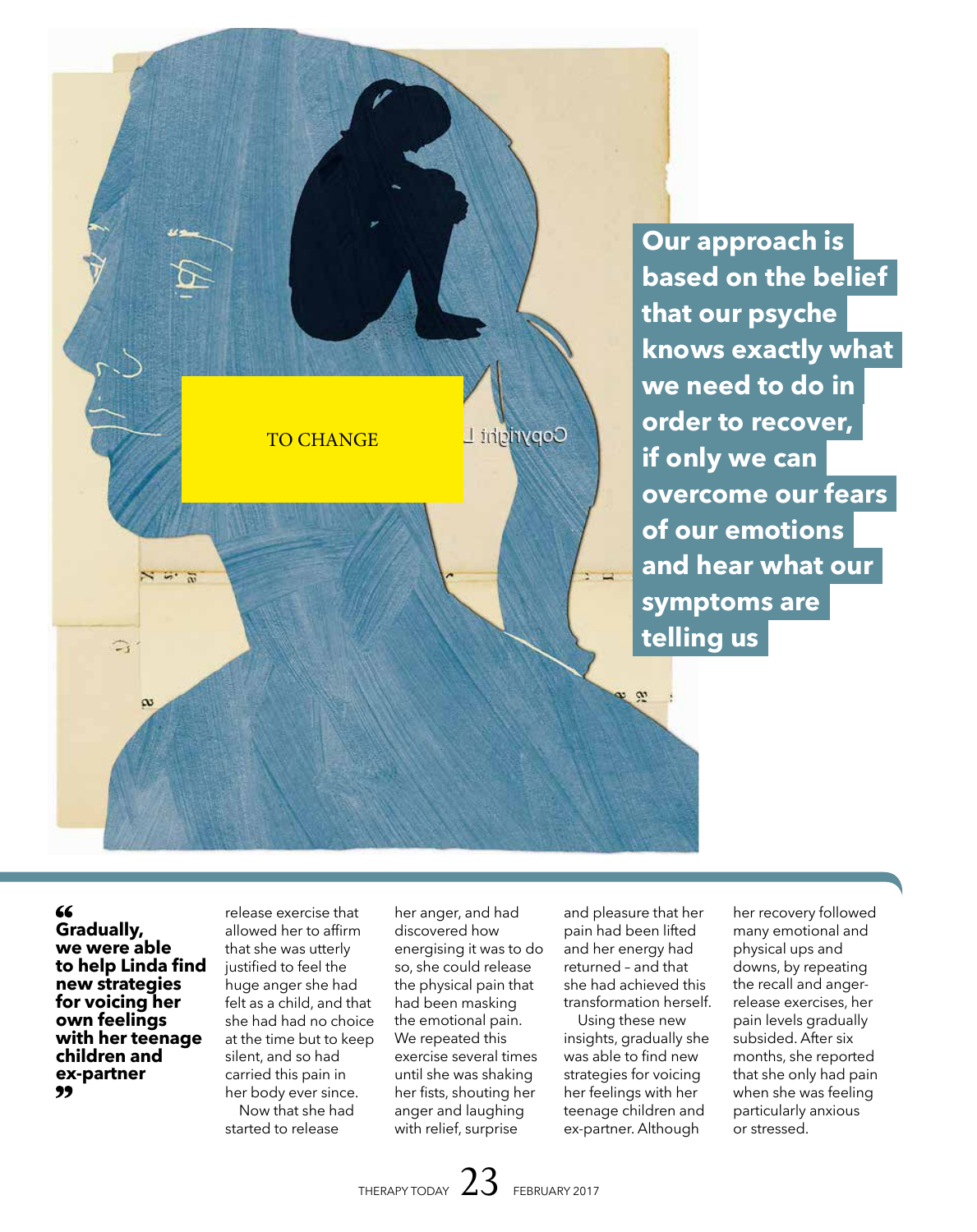These principles underlie our practice of neurosomatic therapy, an approach itself rooted in classical psychoanalytic theory (specifically, Freud's theory of conversion disorder).5 We use the term 'neurosomatic' to describe somatoform disorders that arise through the dysregulation in childhood of neurobiological stress-response systems as a result of trauma or chronic distress, which leaves the person with a life-long vulnerability to developing such disorders.4

In all the clients we see, there is a huge part of the self – the intuitive, emotional, spontaneous, authentic or 'true' self – that the fearful, defensive survival mind (the 'false self') has repressed for most of their lives. We developed our neurosomatic therapy on the principle that the physical symptoms of MUCP and similar somatoform disorders are the embodiment of the client's unresolved inner emotional conflict between these two self-aspects. Their physical pain is understandably defending them from experiencing the unexpressed voice of their true self, especially their repressed anger and the energy that their repressed emotions hold. Their primary defensive and protective survival strategy has involved emotional disconnection, fear-based withdrawal, and self-silencing behaviours – strategies that research shows are characteristic of people with MUCP.6,7 As neuroaffective psychotherapists Heller and LaPierre explain,<sup>8</sup> we learn to convert our 'shameful' traits into beliefs that give us the pride and perceived strengths that help us survive our traumas. But the downside of this strategy is that we can grow up driven to prove we are worthy and lovable by adopting behaviours that are perfectionist, excessively selfsacrificing and over-caring of others.

# **Neurobiological origins of MUCP**

The link between repressed emotions and physical symptoms has, of course, been the foundation of psychosomatic medicine for many decades. But recent research in developmental and interpersonal neurobiology has provided a sound foundation for the neurosomatic model of medically unexplained symptoms that underpins our approach.4 For example, the single greatest risk factor for pain syndromes in both children and adults is the damaging impact of childhood trauma, abuse, and/ or disrupted attachment on a child's neurodevelopment – childhood abuse and

neglect are often the most reliable predictors of chronic pain<sup>6</sup> and illness in adulthood.

Schore,9 among many others, has also demonstrated that adverse childhood experiences can trigger the chronic 'freeze' stress response that leads children to withdraw and emotionally shut down. Numerous clinical studies now confirm that people who habitually suppress their emotions, and especially their anger (socalled anger-in states), do indeed experience the highest levels of MUCP and sensitivity to pain. According to Lumley, not only do early traumatic experiences act to sensitise the pain pathways, but the neural circuitry involved in pain processing substantially overlaps with the anxiety, fear and emotionprocessing circuitry.6 In addition, since emotions are forms of energy in which hormones and other neurochemicals move round the body, habitual emotional inhibition dysregulates neurochemical flows and blocks emotional energy, directly contributing to chronic fatigue and illness. Alongside, there is an emerging body of evidence that people who express their long-inhibited anger can dispel their MUCP.<sup>2,4</sup>

All our clients with a neurosomatic illness have experienced a period of acute neurosomatic stress prior to onset of their symptoms. This is the critical moment at which our true self reaches the limit of our emotional endurance, leaving us feeling trapped and overwhelmed by unbearable circumstances. Unable to see a way of resolving our situation, we are driven to using our old passive-withdrawal survival strategies. 'Escape' is effected by the body triggering the neurosomatic process by 'sending' us our symptoms, providing our fearful, defensive survival mind with a socially acceptable means of withdrawal. The onset of pain and

illness is the only way in which the client's true self can protect them from 'having' to tolerate any further emotional suffering – a state demanded by their survival mind.

#### **Neurosomatic therapy**

The chronically ill client feels hopeless, helpless, confused, despairing, griefstricken, isolated, abandoned and consumed with unacknowledged rage. As Driver, a psychoanalyst, has observed,10 these are the feelings that they experienced as children. The feelings are rooted in neurosomatic despair – painful emotional memories that embody the unresolved emotional conflict – leaving the stress-response cycle equally unresolved. And, since physical pain and emotions both originate in the same part of the brain (namely, the limbic system), the path to accessing the hidden emotional pain is surely indicated by the one clear signal that we already have – the physical pain that has been generated by the body itself. We therefore explain to clients the process by which their chronic pain has arisen, and we teach them to become mindful of the emotional signals that their body is holding as we enquire what message their pain is desperately trying to impart to them. In this respect, neurosomatic therapy has much in common with other body psychotherapies.

However, recovery from chronic pain and illness comes only when clients experience new, positive forms of authentic action (AA), having first increased their conscious awareness (CA) of their once-silenced voice. This combination of CA and AA is so crucial for client recovery that we specifically teach clients the skill of 'neurosomatic intelligence' (CA+AA). Using the client's growing somatic awareness, we also explore the deeper nature of both their physical and emotional pain,

**The chronically ill client feels helpless, confused, despairing, grief-stricken, isolated, abandoned and consumed with unacknowledged rage... these are feelings that they experienced as children... rooted in neurosomatic despair**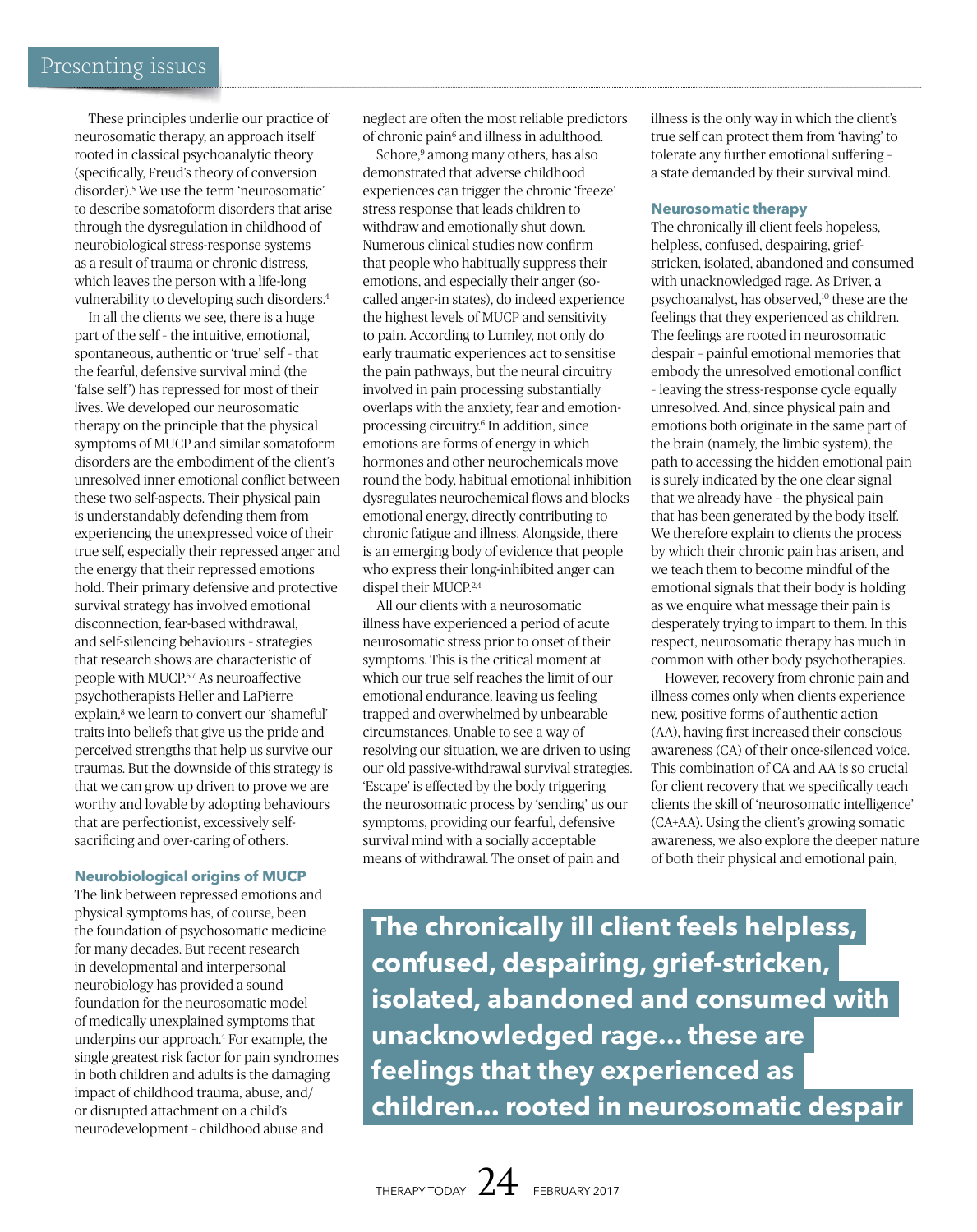address some of their fears, defences and other emotions, and help them find healthier ways to meet their own emotional needs. We integrate this approach with a variety of task-oriented assignments.

Using bodymind and somatic awareness techniques, and only when the client feels safe enough and ready, we focus mindfully on their, and our own, sensate experiences in relation to specific evocation states.<sup>11</sup> These represent situations or symptoms associated with blocked emotions – emotions that now become accessible to the client through their re-experiencing and re-enacting past and/ or recent situations of their own choosing. The purpose of these re-enactments is for clients to 'change the ending' of the original situation in which they had felt so trapped, powerless and shamed. We encourage them to express at last the exact feelings that they had felt forced to silence at the time. Each time a client overcomes some of their fears of expressing their long-silenced feelings, the emotional associations of traumas or stressful relationships are diluted and the memories become coupled with the client's current, self-empowering experience of finally expressing their authentic self in the present moment, and this brings them a new sense of self-realisation.

# **Evidencing our approach**

It is through these experiential exercises that clients are finally able to express some of their long-buried authentic emotions, which often results in dramatic alleviation of their chronic pain and other symptoms as they begin to resolve their inner conflict. Typically, clients will tell us, 'I'm a real person again,' or, 'I've got my life back.'

Of course, the path is not without obstacles. While the re-enactments are a powerful first step, clients find that sustaining and reinforcing their physical improvements day-to-day can be challenging. We work with them to address the non-conscious fears that can block or sabotage their recovery, provide longer-term support to help them sustain their freedom from pain and explore with them the deeper meaning of their illness and journey to recovery.

At present, we can offer only case-based evidence for the outcomes of this approach. We have worked with 31 clients, all but one of whom reported substantial or total recovery from the pain and/or the CFS/ME that dominated their lives. Two clients partially

**Using bodymind and somatic awareness techniques, and only when the client feels safe enough and ready, we focus mindfully on their, and our own, sensate experiences in relation to specific evocation states**